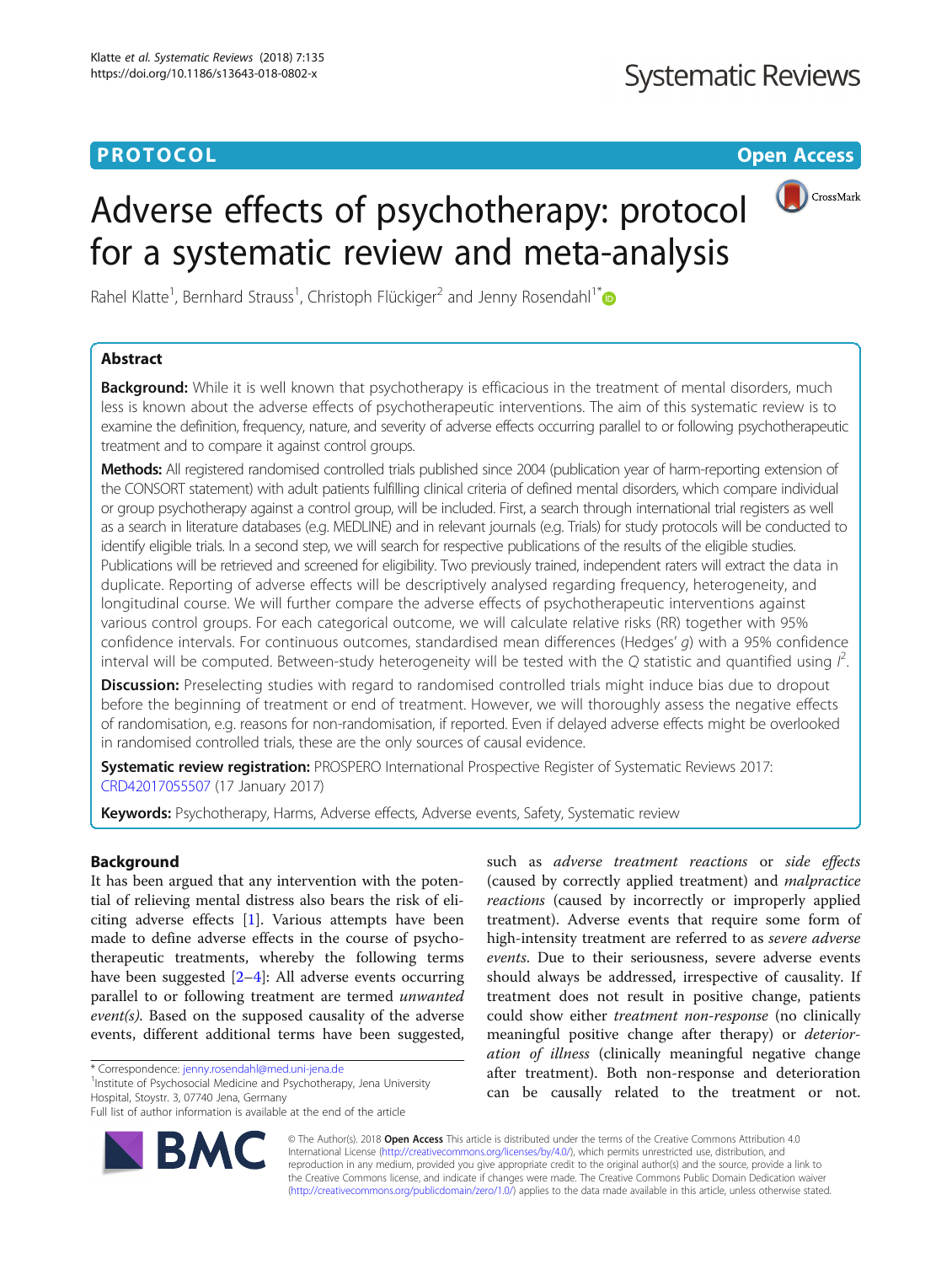Regarding psychotherapy, there are a number of potential adverse effects which are discussed, ranging from worsened or novel symptoms, such as symptom substitution  $[4–8]$  $[4–8]$  $[4–8]$  $[4–8]$  $[4–8]$ , to dependence from the therapist  $[9]$ , stigmatisation [[10](#page-5-0)], relationship problems or even separation [[11](#page-6-0), [12\]](#page-6-0), as well as misuse of alcohol or drugs, deliberate self-harm, and suicidal ideation or attempts [\[4](#page-5-0)].

To what extent adverse effects exist and pose a problem in psychological treatments is, however, a topic of great debate with a long history in clinical research [\[4](#page-5-0), [13\]](#page-6-0). Since "reporting harms may cause more trouble and discredit than the fame and glory associated with successful reporting of benefits" (p. 66) [\[14\]](#page-6-0), such reporting has long been neglected [\[15](#page-6-0), [16](#page-6-0)]. Meanwhile, adverse event monitoring is part of Good Clinical Practice and is ethically required by Institutional Review Boards, also for non-invasive interventions such as psychological interventions and, more specifically, psychotherapy. While the reporting of adverse effects in biomedical research (e.g. pharmacotherapy) usually is based on a straightforward definition of harmful events, psychological interventions still struggle with a consensus of how to define more subtle psychological adverse effects in collaborative interventional settings  $[17–20]$  $[17–20]$  $[17–20]$  $[17–20]$  $[17–20]$ . Taking an encompassing position, we will focus comprehensively on adverse effects, including non-response, deterioration, and adverse events, perceived as negative, uncomfortable, or harmful either by the patient, the therapist, or significant others, which were not means of therapy [[21\]](#page-6-0).

At present, there is a broad and somewhat inconsistent handling of how to define and report data on the rate and type of adverse effects in psychotherapy trials [\[3](#page-5-0)]. At least some evidence is available to estimate rates of non-response or deterioration in patients treated with psychotherapy. Meta-analyses on the efficacy of different forms of psychotherapy suggest that up to 50% of the patients do not show clinically significant change, and in about 5–20% of patients, adverse events, including treatment failure and deterioration of symptoms, emergence of new symptoms, suicidality, occupational problems or stigmatisation, changes in the social network or strains in relationships, therapy dependence, or undermining of self-efficacy, should be expected [\[3](#page-5-0), [22](#page-6-0)–[24\]](#page-6-0).

Moreover, there are some psychological interventions that might induce harm in a significant number of patients. A review from 2007 lists some psychological interventions that are potentially harmful, such as critical incidence stress debriefing, grief counselling for normal bereavement, and boot camp interventions for conduct disorder [[22\]](#page-6-0). In their review of the efficacy and harm of psychotherapy, Wampold and Imel [\[20\]](#page-6-0) point to the necessity of randomised controlled trials (RCTs) to detect adverse effects that are causally related to the treatment. They conclude that findings of this type are relatively

rare and mostly apply to preventive interventions and/or psychological interventions that would not be considered psychotherapy.

Accurate and complete safety data are indispensable for the proper evaluation of the benefit-to-harm ratio of interventions in a medical context [\[25](#page-6-0)]. In psychological interventions, most of the existing systematic reviews primarily focus on the efficacy or effectiveness of broad outcomes related to psychological suffering, such as reduction of psychological disorders and related symptoms, goal attainment, enhancement of well-being, and/ or psychosocial functioning [[26](#page-6-0)]. Basically, to make a balanced decision about any intervention, it is essential to estimate comprehensive evidence according to the benefits as well as the adverse effects [[27](#page-6-0)]. Even though the magnitude of reporting adverse effects has increased over time, only 27% of the reviews on the evaluation of any type of therapeutic intervention published between 1996 and 2000 included information about safety, and only 4% explicitly reported prescriptive safety indicators of the intervention reviewed [[28](#page-6-0)]. More recently, Meister et al. [[17\]](#page-6-0) found that merely one out of nine psychotherapy trials on persistent depressive disorder reported any information on adverse events (whereas 39 from 42 pharmacological studies published such data).

Currently, there is no systematic review focusing on the quantitative evaluation of adverse effects of psychotherapy; the International Prospective Register of Systematic Reviews (PROSPERO; [https://www.crd.york.ac.uk/PROS-](https://www.crd.york.ac.uk/PROSPERO/)[PERO/;](https://www.crd.york.ac.uk/PROSPERO/) accessed 20 Nov 2017) does not indicate any ongoing review dealing with adverse effects of psychotherapy. There may be systematic adverse effects associated with psychotherapy. Without understanding the nature and prevalence of adverse events, patients cannot be informed adequately about the possible risks and benefits of psychotherapeutic interventions prior to engaging in treatment  $[15]$ . Moreover, it is a recent claim in many psychotherapy contexts that there is a need to find a consensus on a more systematic definition and assessment of adverse events and outcomes [\[4](#page-5-0), [17](#page-6-0)–[19](#page-6-0), [21](#page-6-0)].

The proposed systematic review and meta-analysis aims to:

- 1. Record the definition of adverse events in primary studies;
- 2. Assess the extent to which adverse events are specified in psychotherapy trial protocols and publications of psychotherapy trial results in general;
- 3. Systematically examine the frequency, nature, and severity of adverse events occurring parallel to or in the wake of psychotherapeutic treatment;
- 4. Descriptively contrast the positive and negative effects of psychotherapy to guide practitioners towards a balanced treatment decision;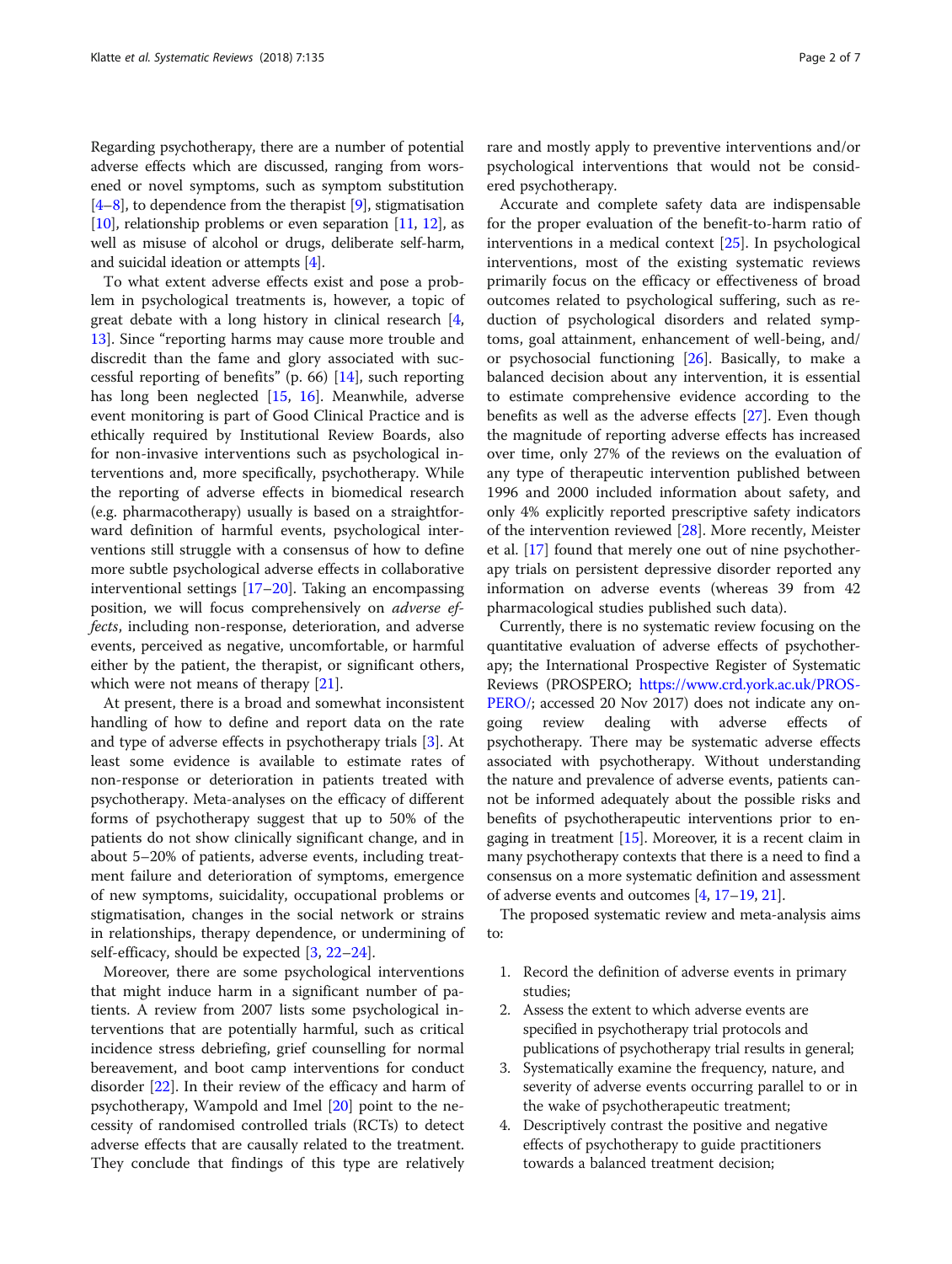- 5. Compare the frequency, heterogeneity, and longitudinal course of adverse effects of psychotherapeutic interventions against various control groups (untreated control groups, treatment-as-usual control groups, unspecific treatment control groups, pharmacotherapy or other psychotherapy interventions, head-to-head comparison);
- 6. Identify relevant moderators of the frequency of adverse events (e.g. type of treatment, type of mental disorder); and
- 7. Examine the attribution of adverse effects within the studies (e.g. treatment vs. therapist vs. patient effects vs. other).

By focusing on a broad research question, we will be able to evaluate a variety of potential adverse effects and will provide a much more comprehensive view of the problems which appear. Our review has the potential to be used as part of a scoping exercise to identify specific adverse events that merit a further, more detailed look in future studies using a more narrowly focused approach [[29](#page-6-0)].

After a period of research supporting the generally positive effects of psychotherapy, it is time to take a closer look at adverse effects, predominantly to improve the quality of psychological treatments, both in research designs and general practice [[4](#page-5-0), [17](#page-6-0)–[19](#page-6-0), [21](#page-6-0), [27,](#page-6-0) [29](#page-6-0)]. Teaching and educating patients and therapists about these effects will have the potential to improve the outcome of existing treatments, to modify existing treatments, and to improve the choice between different treatments based upon more precise figures which reflect adverse effects. In clinical research, increased knowledge about adverse effects will stimulate the development of specific measures for these effects and encourage routine inclusion of these measures into clinical studies. Given the high prevalence of mental disorders [\[30](#page-6-0)–[32](#page-6-0)] that are treated by psychotherapy to a large extent [\[33\]](#page-6-0), and the great relevance of considering adverse effects in clinical decision-making [[22](#page-6-0)], addressing the research issues mentioned is important for both patients and clinicians.

## Methods/design

#### Design of primary studies

We will limit the inclusion to RCTs with a published trial protocol published since 2004 (year of publication of the Consolidated Standards of Reporting Trials [CONSORT] extension for harms). Randomised trials with adequate sample size offer a unique opportunity to assess the frequency and severity of adverse events in a controlled and objective setting, with the most comprehensive and systematic accumulation of pertinent information. Such information is essential to estimate benefit/harm ratios in the application of medical interventions [\[34](#page-6-0), [35](#page-6-0)]. Moreover, it has been stated that the most valid estimates of non-response and deterioration effects can be obtained from comparisons of randomly assigned treatment and non-treatment groups [\[36\]](#page-6-0).

Registered study protocols are recommended as a prerequisite for conducting clinical studies [\[37](#page-6-0)]. The Declaration of Helsinki states that "Every clinical trial must be registered in a publicly accessible database before recruitment of the first subject" (para 35) [[38](#page-6-0)]. Furthermore, the SPIRIT 2013 Statement provides recommendations for a minimum set of scientific, ethical, and administrative elements that should be addressed in a clinical trial protocol [[39](#page-6-0)]. Accordingly, a study protocol should contain plans for collecting, assessing, reporting, and managing solicited and spontaneously reported adverse events and other unintended effects of trial interventions (item 22). Key considerations should include the severity of the adverse event, determination of potential causality, and whether it represents an unexpected or anticipated event [[39](#page-6-0)]. Hence, in clinical trials with a published study protocol, the probability of systematically assessed and reported adverse events might be more systematised as in studies without a published study protocol.

## Population

#### Inclusion criteria

We will include adult patients fulfilling clinical criteria of the following mental disorders based upon DSM-5: mood disorders (296, 300.4, 311, 301.13); anxiety disorders (300), including obsessive-compulsive disorders (300.3), traumaand stressor-related disorders (308.3, 309.81); and personality disorders (301). If DSM-III/DSM-IV or ICD-9/ ICD-10 is used in a trial for the diagnosis of the respective disorder, the study will be included as well. Undoubtedly, besides severe and persistent mental illness and addictions, these three diagnostic subgroups represent the epidemiologically most relevant clinical disorders within the psychotherapeutic health service system and psychotherapy research [\[40\]](#page-6-0).

## Exclusion criteria

Studies with children and adolescents (mean age 18 or younger) will be excluded. Although research of adverse effects of psychotherapy has focused on adults until now, there is some evidence that younger people are potentially more vulnerable which goes along with a higher prevalence of negative therapy results [\[16](#page-6-0), [41](#page-6-0)]. Moreover, especially, children need specific support to express adverse effects, and children as well as adolescents may not be free to end treatment, both of which might negatively impact the informative value of the assessments of adverse events. Because of these potential concerns in younger populations, we decided to exclude these specific patient populations [[16](#page-6-0)].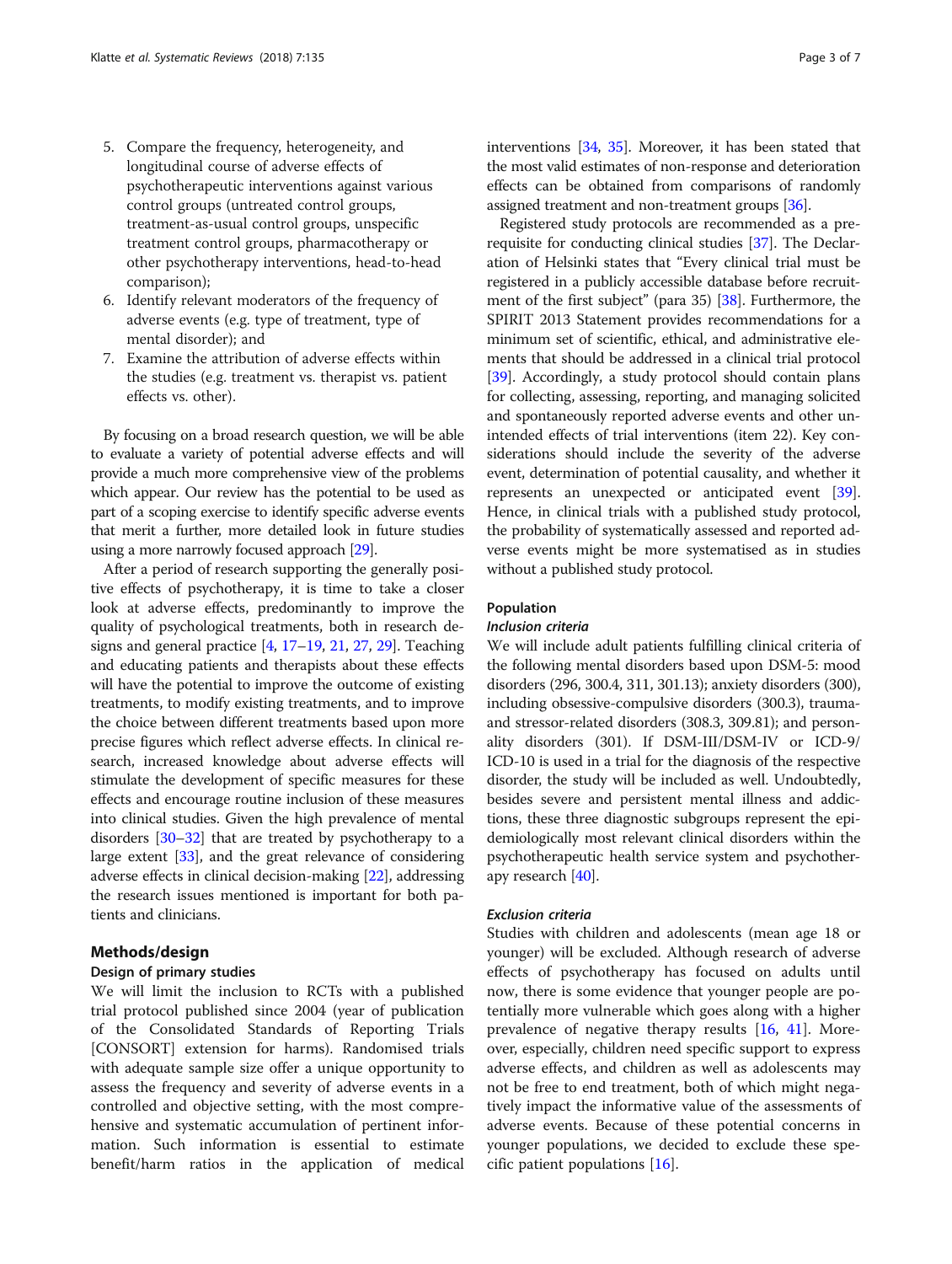## Intervention(s)

Eligible trials will examine the effects of individual and group psychotherapy (as defined by the authors of the primary studies) based upon a psychotherapeutic formal change theory (cognitive behavioural, psychodynamic, interpersonal, systemic, humanistic-experiential, integrative) performed by a professional therapist. Telemedical interventions (e.g. Internet-delivered psychotherapy) will be eligible as long as all other inclusion criteria are fulfilled, i.e. there is at least some therapist contact. Interventions systematically combining psychotherapy and pharmacotherapy will be excluded due to possibly confounding intervention effects.

## Comparator(s)

Control interventions will be grouped into different categories of untreated control group (wait list), treatment-as-usual (TAU) control groups, treatment control groups (attention control/non-bona fide psychotherapy/treatment other than psychotherapy, e.g. exercise/pill placebo), pharmacotherapy or bona fide psychotherapy interventions (head-to-head comparison).

## **Outcomes**

According to the definitions specified above, we will include the following outcomes [[2,](#page-5-0) [3](#page-5-0)]:

- Adverse event (number of participants with treatment-emergent reactions, adverse treatment reactions or side effects, malpractice reactions),
- Treatment non-response (number of participants with lack of clinically meaningful [positive] change after treatment),
- Deterioration of illness (number of participants with clinically meaningful [negative] change after treatment).

Moreover, we will include treatment response as well as primary and secondary outcomes (as defined by the authors) in order to produce a comprehensive picture of the effects and side effects of psychotherapy. Outcomes will be considered when measured post-treatment and at follow-up. However, we do not want to focus on premature termination since the evidence concerning this topic was recently summarised in systematic reviews [[42](#page-6-0)–[44](#page-6-0)]. The respective definitions of non-response and deterioration will be based on the criteria that the primary studies have used.

## Search strategies

Search approaches reliably yielding all the studies that have data on adverse effects of an intervention will require a comprehensive search that might be of low

precision [\[29](#page-6-0)]. Therefore, a common literature search strategy within existing databases ("top-down" strategy) would probably lead to an unmanageable amount of records to be screened for eligibility. Such a search strategy is likely to contain most of the relevant studies, but if only a small proportion is relevant, it is very imprecise and resource intensive [[29\]](#page-6-0). To identify relevant RCTs more efficiently, we will use a "bottom-up" strategy. In the first step, we will look for eligible protocols of primary studies, and in the second step, we will look for respective publications of results. Therefore, common international trial registers (e.g. [clinicaltrials.gov](http://clinicaltrials.gov)) will be screened for eligible studies. Additionally, a comprehensive search will be performed in databases (MEDLINE, CENTRAL, PsycInfo, Web of Science) for study protocols of randomised controlled psychotherapy trials by using a combination of relevant keywords (psychotherapy AND (rct OR rando\*) AND protocol), limited by date of publication (01 January 2004 to present). Moreover, we will conduct similar searches within the databases of relevant journals (i.e. BMC Psychiatry, BMC Psychology, BMJ Open, Contemporary Clinical Trials, Trials) without "protocol" as a keyword. Titles and abstracts of identified study protocols will be independently screened by two reviewers. Full reports of all protocols that appear to be eligible or left any uncertainty will be obtained and checked for inclusion. Disagreements will be resolved through discussion. In case of excluding a trial, reasons will be documented. Subsequently, we will search for respective publications of eligible studies by searching in databases (i.e. MEDLINE, CENTRAL, PsycInfo, Web of Science) via the title, author names, and, if possible, the trial registration number and contacting the authors of relevant study protocols. After being retrieved, the studies will be screened once again for eligibility by two reviewers as described above. Records and full texts will be managed by using Endnote X.

## Data extraction

First, a coding form and an additional coding manual will be developed. Then, the coding procedure will be tested in a pilot phase, followed by potential modifications of the form. The coding form will allow for the standardised description and evaluation of substantial and methodological features possibly influencing the effect sizes of the integrated studies. To assure high reliability of the coding, two previously trained, independent raters will extract the data in duplicate. Disagreement will be resolved via consensus discussion or consultation with a third person (i.e. principal investigator).

The comparison between the psychotherapeutic intervention and the control group will be defined as a unit of analysis (comparison level). We will extract the following data: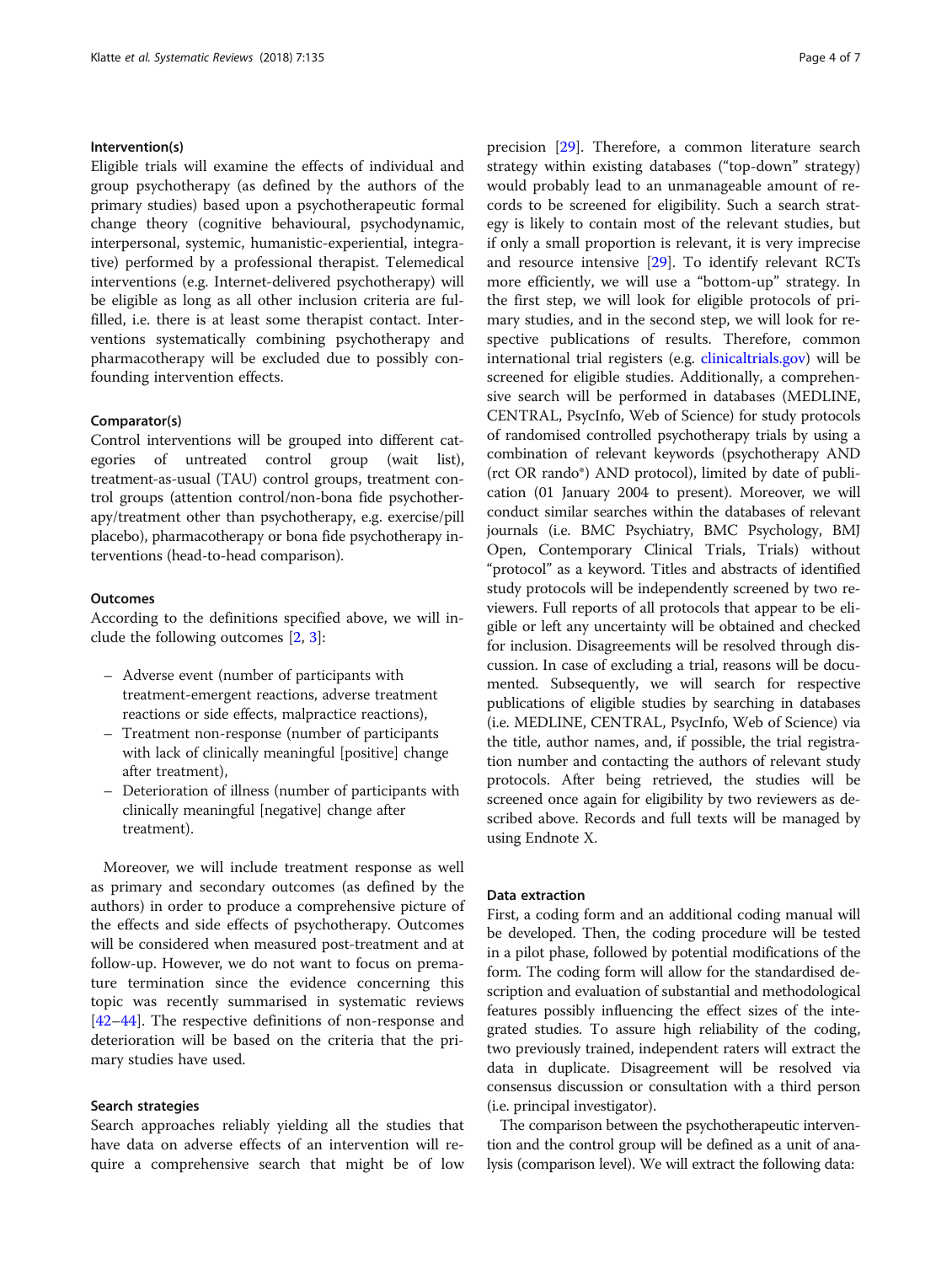▪ General information about the research report (e.g. authors, title, publication year, publication format, source of funding, publication language, country of performance);

▪ Characteristics of the patients (e.g. age, gender, partnership, socioeconomic status, primary diagnosis, comorbidity, additional treatments);

▪ Characteristics of intervention and therapists (e.g. type and theoretical background of treatment, length and frequency of the intervention, number of therapists providing treatment);

▪ Characteristics of the control group (e.g. type of control group, level of standardisation);

▪ Methodological features (e.g. inclusion and exclusion criteria; recruitment-, participation- and dropout rates for each group and reasons for dropout; prospectively planned analyses of therapist effects; therapist effects considered in the data analysis of outcomes and negative effects);

- Characteristics of outcome variables:
- Type of outcome/adverse event;
- Characteristics of an adverse event: serious, non-serious, intervention-related or independent of the intervention, side effect (related to the patient or his/her social environment), for non-response/deterioration: type of assessment;
- Quality of information on adverse effects: exhaustiveness, accordance of the study protocol and report of results (i.e. pre-specified in protocol vs. not pre-specified).
- Surveillance of adverse event: active vs. passive, anticipated vs. unanticipated, solicited vs. unsolicited;
- Time point of assessment/occurrence (post, follow-up; phase of psychotherapy);

▪ Effect size related parameters (frequency of adverse events, non-response, and deterioration; sample size)

Risk of bias will be assessed by using the Risk of Bias tool RoB 2.0 of the Cochrane Collaboration [[45](#page-6-0)]. Risk of bias assessment will be conducted by two independent raters, and disagreement will be resolved via consensus discussion or consultation of a third person.

## Data synthesis

First, we will descriptively assess the extent to which adverse events are specified in psychotherapy trial protocols and publications of psychotherapy trial results in general. Second, the frequency, nature, and severity of adverse events occurring parallel to or in the wake of psychotherapeutic treatment will be examined. This allows us to address new adverse effects that were previously unrecognised. Adverse effects will be classified as (1) adverse event, (2) serious adverse event, (3) non-response, and (4) deterioration. We will also provide subgroup data for different mental disorders, treatment modalities, psychotherapy orientations, and treatment settings. Third, we will descriptively compare the positive and negative effects of treatment. Therefore, we will calculate standardised mean differences (Hedges'  $g$ ) as between-study effect sizes with 95% confidence interval pooled across all outcomes defined as primary and secondary by the authors using a random effects model (DerSimonian and Laird). In the fourth step, adverse effects of psychotherapeutic interventions will be compared against each control group category (as defined above) separately. For continuous outcomes, we will calculate standardised mean differences (Hedges'  $g$ ) with a 95% confidence interval. For categorical outcomes, we will calculate relative risks (RR) together with 95% confidence intervals by dividing the risk of an event (e.g. adverse event, non-response) in the intervention group by the risk of a respective event in the control group. Since zero cells (e.g. no adverse events in one group) cause problems with computation of estimates and standard errors, we will add 0.5 to each cell of the  $2 \times 2$ table for any such study. We will calculate pooled estimates using both fixed effects model (Mantel-Haenszel) and random effects model (DerSimonian and Laird).

Sensitivity analyses will be run for studies with adequate sample size only, excluding trials with less than 100 participants per group [\[46](#page-6-0)]. Additionally, we will run sensitivity analyses calculating risk differences with 95% confidence intervals as a measure of absolute effect by subtracting the risk of adverse events in the control group from the respective risk in the intervention group.

In order to identify differential effects, subgroup analyses will be conducted. A priori, we specify the type of treatment and kind of mental disorder as potential moderators. Additionally, we will conduct exploratory moderator analyses depending on the availability of data.

For analysing non-response and deterioration, the Reliable Change Index [[47\]](#page-6-0) will be used as the most commonly reported index of change. Analyses of non-response will be conducted using the intention-to-treat approach according to the following principle: When data on dropouts are carried forward and included in the evaluation using the last observation carried forward method, they will be included as such. When dropouts were excluded from any assessment in the primary studies (e.g. those who never returned for assessment after randomisation), they were considered to be non-responders in both intervention and control groups. Between-study heterogeneity will be tested with the Q statistic and quantified using  $I^2$  [[48](#page-6-0)]. Results of primary study effects and summary effects will be presented in forest plots. Publication bias will be visually assessed in funnel plots and statistically analysed using Egger's regression test [\[49\]](#page-6-0). Finally, we will evaluate the strength of the body of evidence using the GRADE system including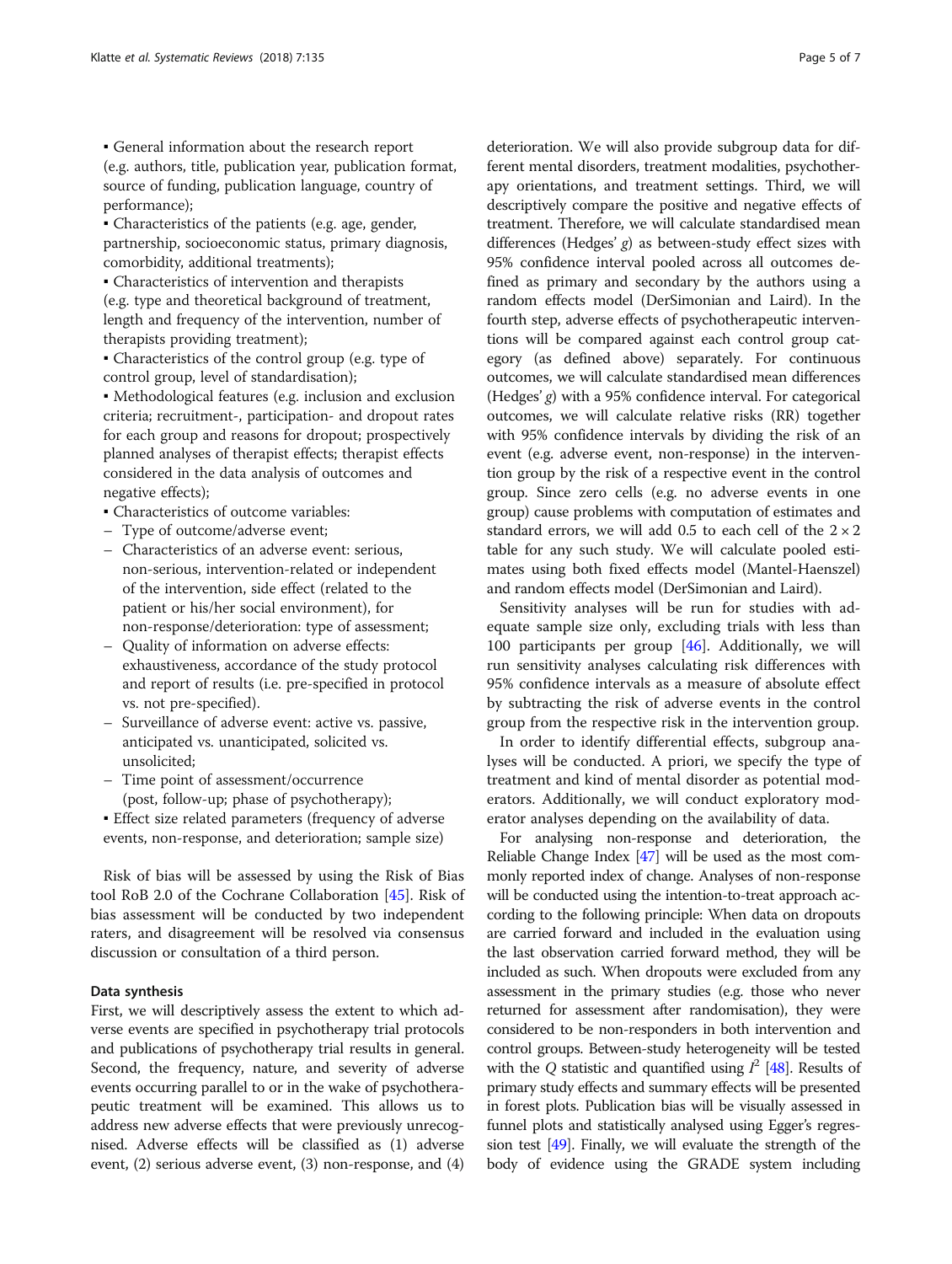<span id="page-5-0"></span>considerations of within-study risk of bias, directness of evidence, heterogeneity, precision of effect estimates, and risk of publication bias [\[50\]](#page-6-0).

## **Discussion**

## Limitations

One of the first groundbreaking findings regarding adverse effects of psychotherapy was that some therapists produced constantly negative effects while the therapies delivered by other therapists resulted in positive effects [[51,](#page-6-0) [52](#page-6-0)]. If adverse effects are reported, it might not be clear how these are attributed. Although evidence from RCTs provides the strongest conclusions [\[20\]](#page-6-0), uncertainty concerning the causality of adverse effects might remain; are they truly treatment effects, or actually therapist effects, or caused by other factors such as changes in the life of the patients? Hence, it is not likely that we will be able to answer these important causality questions by means of the present meta-analysis although we will at least assess if studies consider possible therapist effects in the data analyses of outcomes and negative effects. Even though causality considerations are important, it has been argued that at the recent stage of research, "the question of causality lacks pragmatic salience" (p. 23) [6]. Due to unresolved methodological difficulties, it seems reasonable to keep causality in mind while focusing on our review primarily on outcome prognosis as both a realistic and relevant goal [6].

It has been shown that the frequency of adverse events depends on the methods used for assessment. This may cause heterogeneity in the comparison between studies [[53](#page-6-0)–[55\]](#page-6-0). In order to face this problem, we will develop a checklist and ask the authors from eligible primary studies about any patient reports on adverse events that were not mentioned in their publications. As we will code treatment non-response and deterioration as defined by the authors of the primary studies, these definitions might differ from each other. Implementing the Reliable Change Index as a common measure will help minimising these possible variations. This meta-analysis is facing the same problems as any of its kind; difficulties performing all planned analysis may arise dependent on the number of included comparisons and adequate power.

We are aware that the preselection of studies with regard to RCTs might induce bias due to dropout before the beginning of treatment or end of treatment. However, we will thoroughly assess the negative effects of randomisation as well, e.g. reasons for non-randomisation, if reported. Because of few participants and short duration of trials, adverse events which occur seldom or delayed can be overlooked in RCTs. On the other hand, non-randomised studies bear other disadvantages, e.g. being more vulnerable to biases [\[29\]](#page-6-0) and underestimating the absolute risk of

harm [[56](#page-6-0)]. Since "randomized controlled trials are the only possibility to obtain causal clinical evidence regarding AEs [adverse events] and SAEs [serious adverse events] and therefore constitute a unique and important source for patient safety information" (p. 106) [\[17\]](#page-6-0), the advantages outweigh the disadvantages for our purpose.

#### Abbreviations

RCT: Randomised controlled trial; RR: Relative risk

#### Funding

This study is funded by the German Federal Ministry of Education and Research, grant number 01KG1704. The funding body has no influence on the design of the review; the collection, analysis, and interpretation of data; or in writing the manuscript.

## Authors' contributions

All authors contributed to the design of the protocol. RK drafted the protocol. All authors helped edit the manuscript and approved the final manuscript.

#### Ethics approval and consent to participate

Not applicable

#### Consent for publication

Not applicable

#### Competing interests

The authors declare that they have no competing interests.

#### Publisher's Note

Springer Nature remains neutral with regard to jurisdictional claims in published maps and institutional affiliations.

#### Author details

<sup>1</sup>Institute of Psychosocial Medicine and Psychotherapy, Jena University Hospital, Stoystr. 3, 07740 Jena, Germany. <sup>2</sup>Department of Psychology, Division of Psychological Interventions and Psychotherapy, University of Zurich, Binzmühlestrasse 14, Box 04, CH-8050 Zürich, Switzerland.

## Received: 20 April 2018 Accepted: 27 August 2018 Published online: 08 September 2018

#### References

- 1. Foulkes P. The therapist as a vital factor in side-effects of psychotherapy. Aust N Z J Psychiatry. 2010;44(2):189.
- 2. Linden M. How to define, find and classify side effects in psychotherapy: from unwanted events to adverse treatment reactions. Clin Psychol Psychother. 2013;20(4):286–96.
- 3. Linden M, Schermuly-Haupt ML. Definition, assessment and rate of psychotherapy side effects. World Psychiatry. 2014;13(3):306–9.
- 4. Rozental A, Andersson G, Boettcher J, et al. Consensus statement on defining and measuring negative effects of internet interventions. Internet Interv. 2014;1:12–9.
- 5. Crown S. Contraindications and dangers of psychotherapy. Br J Psychiatry. 1983;143:436–41.
- 6. Mohr DC. Negative outcome in psychotherapy a critical review. Clin Psychol Sci Pr. 1995;2(1):1–27.
- 7. Lambert MJ, Ogles BM. The efficacy and effectiveness of psychotherapy. In: Lambert MJ, editor. Bergin and Garfield's handbook of psychotherapy and behavior change. New York: Wiley and Sons; 2004. p. 139–93.
- 8. Ladwig I, Rief W, Nestoriuc Y. What are the risks and side effects to psychotherapy? - development of an Inventory for the Assessment of Negative Effects of Psychotherapy (INEP). Verhaltenstherapie. 2014;24:252–63.
- 9. Schmoll D. Side effects of psychodynamic therapy. Psychotherapeut. 2012; 57:395–401.
- 10. Nestoriuc Y. Risiken und Nebenwirkung psychotherapeutischer Behandlung: Wie und warum sollten sie erfasst werden? Psychotherapie im Dialog. 2015; 4:36–9.